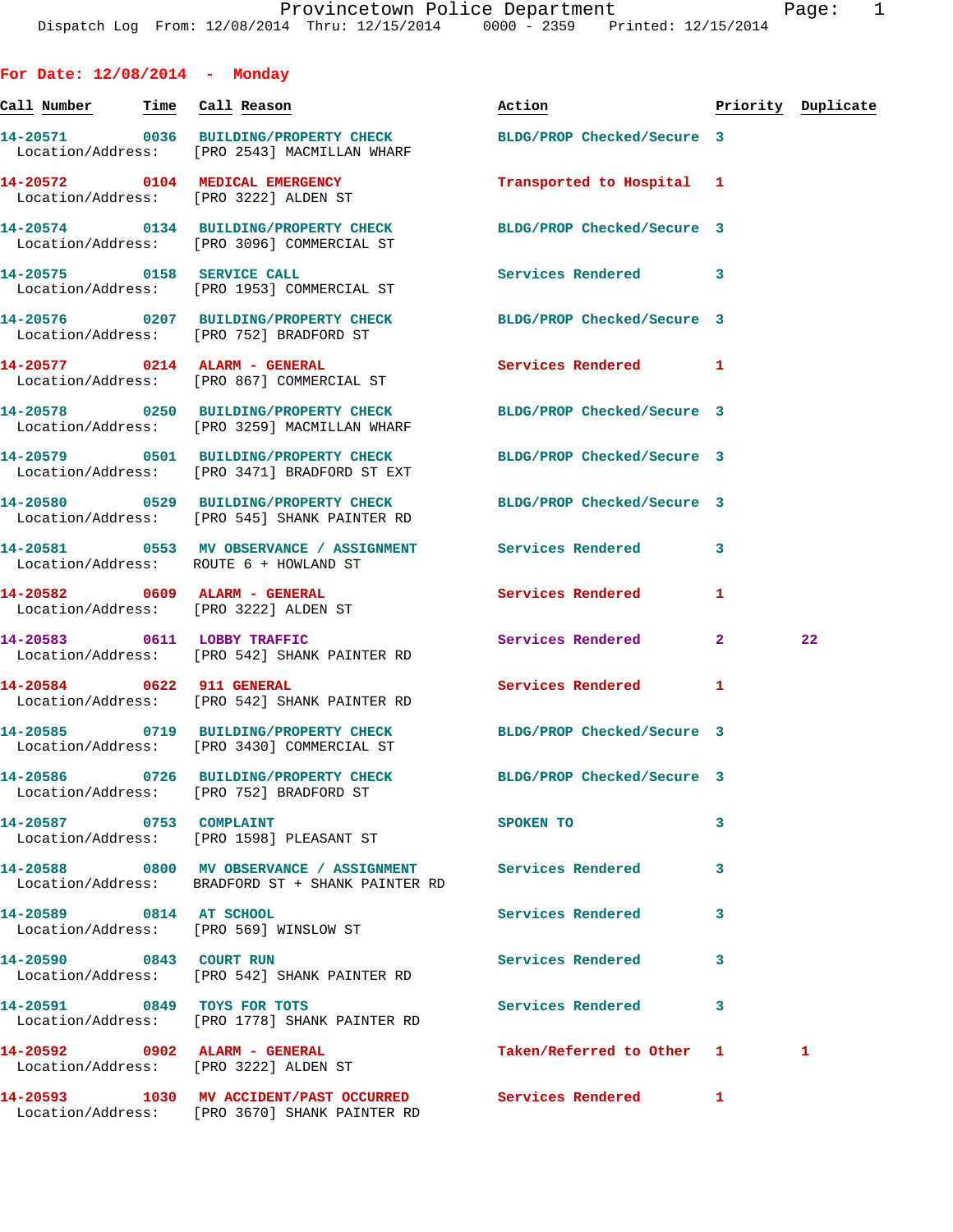|          |      | Provincetown Police Department                                                     |                            |   |
|----------|------|------------------------------------------------------------------------------------|----------------------------|---|
|          |      | Dispatch Log From: 12/08/2014 Thru: 12/15/2014 0000 - 2359 Printed: 12/15/2014     |                            |   |
| 14-20594 |      | 1034 TOWN HALL RUN<br>Location/Address: [PRO 105] COMMERCIAL ST                    | Services Rendered          | 3 |
|          |      | 14-20595 1130 MV OBSERVANCE / ASSIGNMENT<br>Location/Address: [PRO 94] BRADFORD ST | Services Rendered          | 3 |
| 14-20596 | 1156 | <b>VERBAL SPEED</b><br>Location/Address: [PRO 731] BRADFORD ST                     | <b>VERBAL WARNING</b>      | 3 |
| 14-20597 |      | 1205 BUILDING/PROPERTY CHECK<br>Location/Address: [PRO 447] JEROME SMITH RD        | BLDG/PROP Checked/Secure 3 |   |
| 14-20598 | 1315 | OBSERVANCE / ASSIGNMENT<br>МV                                                      | Services Rendered          | 3 |

**14-20599 1417 SERVE WARRANT Could Not Locate 3** 

**14-20600 1508 FOLLOW UP Services Rendered 2**  Location/Address: [PRO 3816] TINYS WAY **14-20608 1600 SERVICE CALL/TOYS FOR TOTS Services Rendered 3**  Location/Address: [PRO 542] SHANK PAINTER RD **14-20601 1620 FOLLOW UP Services Rendered 2**  Location/Address: [PRO 3816] TINYS WAY **14-20602 1644 BUILDING/PROPERTY CHECK BLDG/PROP Checked/Secure 3**  Location/Address: [PRO 433] RYDER ST EXT **14-20603 1727 MV OBSERVANCE / ASSIGNMENT Services Rendered 3**  Location/Address: CEMETERY RD + CONWELL ST **14-20604 1903 PARK, WALK & TALK Services Rendered 2**  Location/Address: [PRO 105] COMMERCIAL ST **14-20605 2049 BUILDING/PROPERTY CHECK BLDG/PROP Checked/Secure 3**  Location/Address: [PRO 3259] MACMILLAN WHARF **14-20606 2122 BUILDING/PROPERTY CHECK BLDG/PROP Checked/Secure 3**  Location/Address: [PRO 306] COMMERCIAL ST **14-20607 2211 BUILDING/PROPERTY CHECK BLDG/PROP Checked/Secure 3**  Location/Address: [PRO 545] SHANK PAINTER RD **14-20609 2326 BUILDING/PROPERTY CHECK BLDG/PROP Checked/Secure 3**  Location/Address: [PRO 2898] JEROME SMITH RD

**14-20610 2327 BUILDING/PROPERTY CHECK BLDG/PROP Checked/Secure 3**  Location/Address: [PRO 1778] SHANK PAINTER RD

**14-20611 2334 MV OBSERVANCE / ASSIGNMENT Services Rendered 3**  Location/Address: [PRO 2489] BRADFORD ST

**14-20612 2340 BUILDING/PROPERTY CHECK BLDG/PROP Checked/Secure 3**  Location/Address: [PRO 2490] PROVINCELANDS RD

Location/Address: BRADFORD ST + STANDISH ST

Location/Address: COMMERCIAL ST

**14-20613 2346 BUILDING/PROPERTY CHECK BLDG/PROP Checked/Secure 3**  Location/Address: [PRO 440] HARRY KEMP WAY

**14-20614 2356 BUILDING/PROPERTY CHECK BLDG/PROP Checked/Secure 3**  Location/Address: [PRO 3770] COMMERCIAL ST

## **For Date: 12/09/2014 - Tuesday**

| 14-20615<br>Location/Address: | 0003 | PARK, WALK & TALK<br>COMMERCIAL ST                         | Services Rendered          | -2 |
|-------------------------------|------|------------------------------------------------------------|----------------------------|----|
| 14-20616<br>Location/Address: | 0022 | <b>BUILDING/PROPERTY CHECK</b><br>[PRO 1337] COMMERCIAL ST | BLDG/PROP Checked/Secure 3 |    |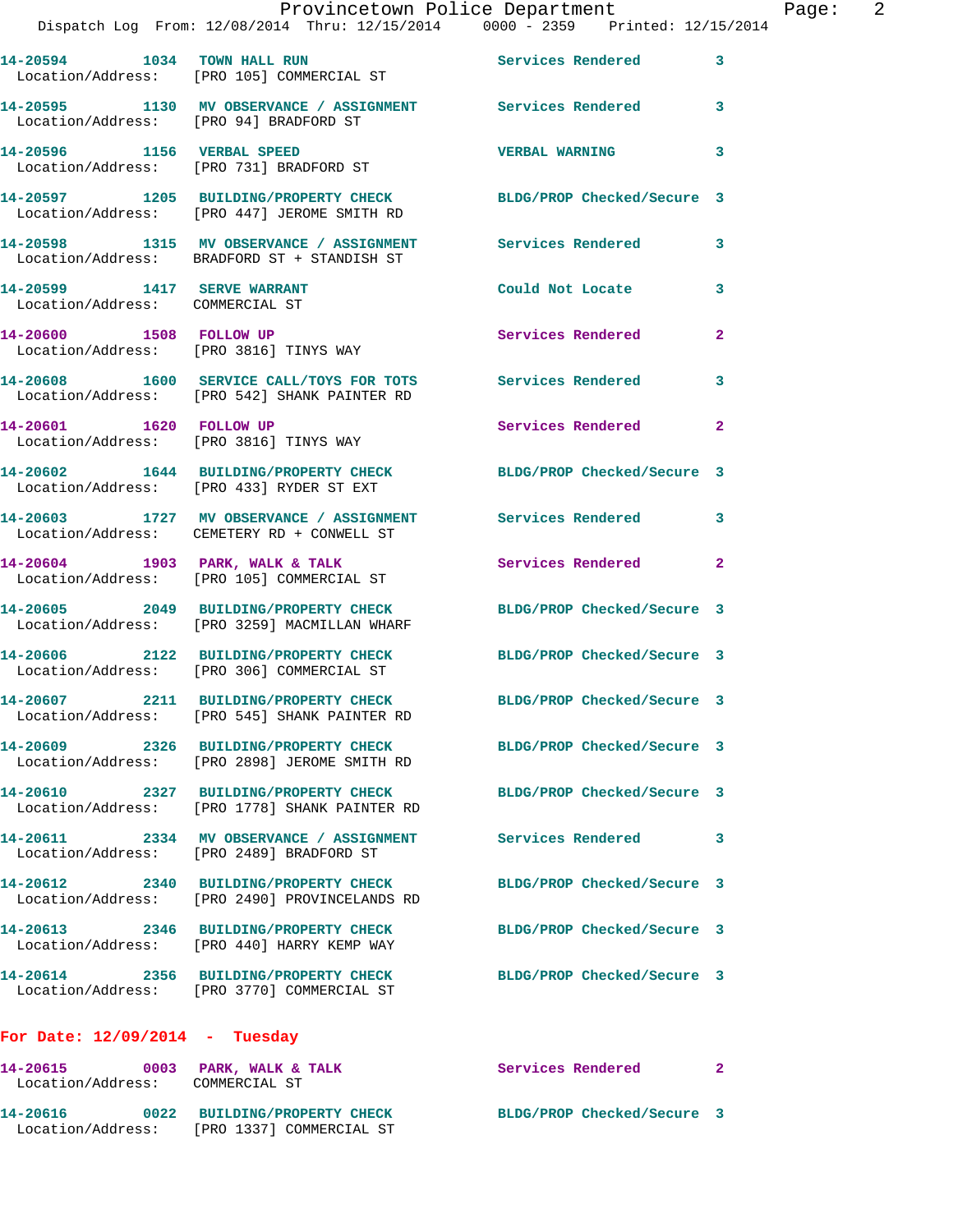|                                 | 14-20617 0040 BUILDING/PROPERTY CHECK Services Rendered 3<br>Location/Address: [PRO 2489] BRADFORD ST            |                            |              |    |
|---------------------------------|------------------------------------------------------------------------------------------------------------------|----------------------------|--------------|----|
|                                 | 14-20618 0044 MV OBSERVANCE / ASSIGNMENT Services Rendered<br>Location/Address: BRADFORD ST + HOWLAND ST         |                            | 3            |    |
|                                 | 14-20619 0133 BUILDING/PROPERTY CHECK<br>Location/Address: [PRO 433] RYDER ST EXT                                | Services Rendered 3        |              |    |
|                                 | 14-20621 0154 BUILDING/PROPERTY CHECK<br>Location/Address: [PRO 99] COMMERCIAL ST                                | BLDG/PROP Checked/Secure 3 |              |    |
|                                 | 14-20620 0156 BUILDING/PROPERTY CHECK<br>Location/Address: [PRO 752] BRADFORD ST                                 | BLDG/PROP Checked/Secure 3 |              |    |
|                                 | 14-20622 0301 BUILDING/PROPERTY CHECK<br>Location/Address: [PRO 94] BRADFORD ST                                  | BLDG/PROP Checked/Secure 3 |              |    |
|                                 | 14-20623 0341 MEDICAL EMERGENCY<br>Location/Address: [PRO 542] SHANK PAINTER RD                                  | Transported to Hospital 1  |              |    |
|                                 | 14-20624 0401 BUILDING/PROPERTY CHECK BLDG/PROP Checked/Secure 3<br>Location/Address: [PRO 2] ALDEN ST           |                            |              |    |
|                                 | 14-20625 0459 BUILDING/PROPERTY CHECK BLDG/PROP Checked/Secure 3<br>Location/Address: [PRO 554] TREMONT ST       |                            |              |    |
|                                 | 14-20626 0507 BUILDING/PROPERTY CHECK Services Rendered 3<br>Location/Address: [PRO 2206] COMMERCIAL ST          |                            |              |    |
|                                 | 14-20627 0526 BUILDING/PROPERTY CHECK<br>Location/Address: [PRO 106] COMMERCIAL ST                               | Services Rendered          | 3            |    |
|                                 | 14-20629 0559 PARK, WALK & TALK<br>Location/Address: [PRO 516] RACE POINT RD                                     | Services Rendered          | $\mathbf{2}$ |    |
|                                 | 14-20628 0601 LOBBY TRAFFIC<br>Location/Address: [PRO 542] SHANK PAINTER RD                                      | Services Rendered          | $\mathbf{2}$ | 14 |
| 14-20630 0719 TOYS FOR TOTS     | Location/Address: [PRO 542] SHANK PAINTER RD                                                                     | Services Rendered 3        |              | 1. |
|                                 | 14-20631 0725 BUILDING/PROPERTY CHECK BLDG/PROP Checked/Secure 3<br>Location/Address: [PRO 2898] JEROME SMITH RD |                            |              |    |
| Location/Address: WINTHROP ST   | 14-20632 0744 VERBAL UNRESTRAINED                                                                                | <b>VERBAL WARNING</b>      | $\mathbf{2}$ |    |
|                                 | 14-20633 0751 BUILDING/PROPERTY CHECK BLDG/PROP Checked/Secure 3<br>Location/Address: [PRO 447] JEROME SMITH RD  |                            |              |    |
|                                 | 14-20634 0805 BUILDING/PROPERTY CHECK<br>Location/Address: [PRO 2206] COMMERCIAL ST                              | BLDG/PROP Checked/Secure 3 |              |    |
|                                 | 14-20635 0813 AT SCHOOL<br>Location/Address: [PRO 569] WINSLOW ST                                                | Services Rendered          | 3            |    |
| 14-20636 0845 COURT RUN         | Location/Address: [PRO 542] SHANK PAINTER RD                                                                     | Services Rendered          | 3            |    |
|                                 | 14-20637 0935 FUNERAL ESCORT<br>Location/Address: [PRO 1645] HARRY KEMP WAY                                      | <b>Services Rendered</b>   | 3            |    |
|                                 | 14-20638 0942 DOCTOR-ORDERED TRANSPORT<br>Location/Address: [PRO 440] HARRY KEMP WAY                             | Transported to Hospital    | 1            |    |
|                                 | 14-20639 1023 CONTACT COMPLAINT<br>Location/Address: [PRO 3780] MEADOW RD                                        | Unfounded                  | 3            |    |
| <b>14-20640 1107 PET PANTRY</b> |                                                                                                                  | Services Rendered 3        |              |    |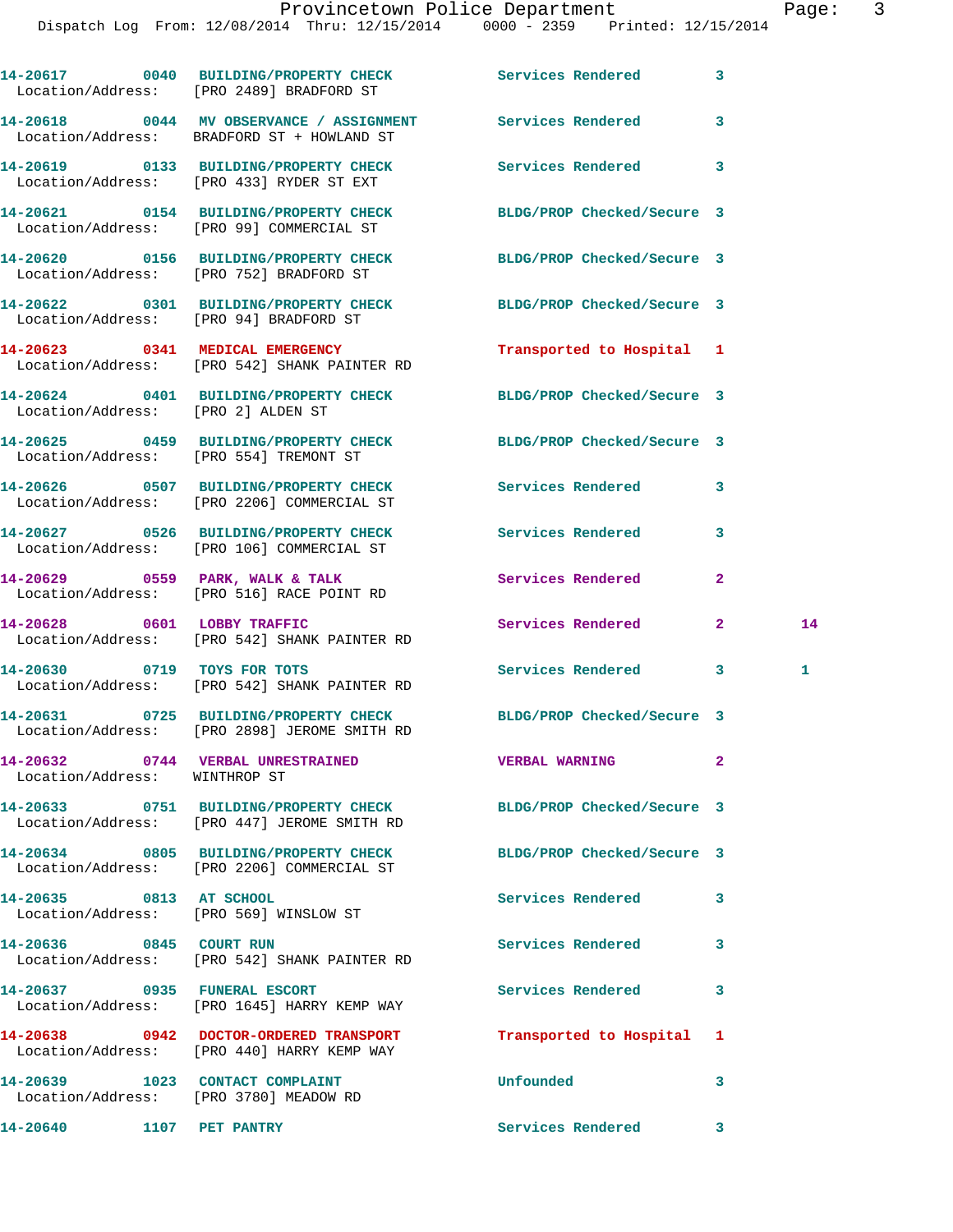|                                                              | Dispatch Log From: 12/08/2014 Thru: 12/15/2014 0000 - 2359 Printed: 12/15/2014                                     | Provincetown Police Department                                                                                                                                                                                                      | Page: 4        |
|--------------------------------------------------------------|--------------------------------------------------------------------------------------------------------------------|-------------------------------------------------------------------------------------------------------------------------------------------------------------------------------------------------------------------------------------|----------------|
|                                                              | Location/Address: [PRO 3296] SHANK PAINTER RD                                                                      |                                                                                                                                                                                                                                     |                |
|                                                              | 14-20641 1111 BUILDING/PROPERTY CHECK BLDG/PROP Checked/Secure 3<br>Location/Address: [PRO 3259] MACMILLAN WHARF   |                                                                                                                                                                                                                                     |                |
|                                                              | 14-20642 1150 AT SCHOOL<br>Location/Address: [PRO 569] WINSLOW ST                                                  | Services Rendered 3                                                                                                                                                                                                                 |                |
|                                                              | 14-20643 1220 RESIDENTIAL BURGLAR ALARM BLDG/PROP Checked/Secure 1<br>Location/Address: [PRO 3450] JEROME SMITH RD |                                                                                                                                                                                                                                     |                |
|                                                              | 14-20644 1309 STREET FLOODING<br>Location/Address: HOWLAND ST + COMMERCIAL ST                                      | Services Rendered 2                                                                                                                                                                                                                 |                |
|                                                              | 14-20645 1331 BUILDING/PROPERTY CHECK BLDG/PROP Checked/Secure 3<br>Location/Address: [PRO 571] ALDEN ST           |                                                                                                                                                                                                                                     |                |
| 14-20646 1435 FOUND LICENSE<br>Location/Address: WINTHROP ST |                                                                                                                    | Services Rendered 3                                                                                                                                                                                                                 |                |
|                                                              | 14-20647 1528 WIRES DOWN<br>Location/Address: [PRO 3430] COMMERCIAL ST                                             | Services Rendered                                                                                                                                                                                                                   | $\overline{2}$ |
|                                                              | 14-20648 1540 LARCENY /FORGERY/ FRAUD Services Rendered<br>Location/Address: [PRO 2985] RACE POINT RD              |                                                                                                                                                                                                                                     | $\mathbf{2}$   |
| Location/Address: FRANKLIN ST                                | 14-20702 1556 LARCENY / FORGERY / FRAUD Services Rendered                                                          |                                                                                                                                                                                                                                     | $\mathbf{2}$   |
|                                                              | 14-20649   1617   FOLLOW UP<br>Location/Address: [PRO 3096] COMMERCIAL ST                                          | Services Rendered 2                                                                                                                                                                                                                 |                |
| Location/Address: [PRO 571] ALDEN ST                         | 14-20650 1721 BUILDING/PROPERTY CHECK BLDG/PROP Checked/Secure 3                                                   |                                                                                                                                                                                                                                     |                |
| 14-20651 1722 HAZARDS/WATER                                  | Location/Address: [PRO 413] CONWELL ST                                                                             | <b>Unfounded</b> and the control of the control of the control of the control of the control of the control of the control of the control of the control of the control of the control of the control of the control of the control | $\mathbf{2}$   |
|                                                              | 14-20652 1746 MV STOP<br>Location/Address: JOHNSON ST + BRADFORD ST                                                | <b>VERBAL WARNING</b>                                                                                                                                                                                                               | 3              |
| 14-20653 1941 MV STOP                                        | Location/Address: [PRO 2519] ROUTE 6                                                                               | VERBAL WARNING                                                                                                                                                                                                                      | 3              |
|                                                              | 14-20654 1951 BUILDING/PROPERTY CHECK BLDG/PROP Checked/Secure 3<br>Location/Address: [PRO 306] COMMERCIAL ST      |                                                                                                                                                                                                                                     |                |
|                                                              | 14-20655 1957 ALARM - FIRE<br>Location/Address: [PRO 3430] COMMERCIAL ST                                           | Services Rendered 1                                                                                                                                                                                                                 |                |
|                                                              | Location/Address: [PRO 514] RACE POINT RD                                                                          | Services Rendered                                                                                                                                                                                                                   | 3              |
| Location/Address: COMMERCIAL ST                              | 14-20657 2156 ASSIST CITIZEN/REASSURANCE Services Rendered 3                                                       |                                                                                                                                                                                                                                     |                |
|                                                              | 14-20658 2201 BUILDING/PROPERTY CHECK BLDG/PROP Checked/Secure 3<br>Location/Address: [PRO 1638] COMMERCIAL ST     |                                                                                                                                                                                                                                     |                |
| Location/Address: COMMERCIAL ST                              | 14-20659 2318 PARK, WALK & TALK                                                                                    | Services Rendered 2                                                                                                                                                                                                                 |                |
|                                                              | 14-20661 2328 BUILDING/PROPERTY CHECK<br>Location/Address: [PRO 379] COMMERCIAL ST                                 | BLDG/PROP Checked/Secure 3                                                                                                                                                                                                          |                |
|                                                              | 14-20660 2330 BUILDING/PROPERTY CHECK BLDG/PROP Checked/Secure 3<br>Location/Address: [PRO 175] COMMERCIAL ST      |                                                                                                                                                                                                                                     |                |
|                                                              | 14-20662 2336 MV OBSERVANCE / ASSIGNMENT Services Rendered 3<br>Location/Address: [PRO 3430] COMMERCIAL ST         |                                                                                                                                                                                                                                     |                |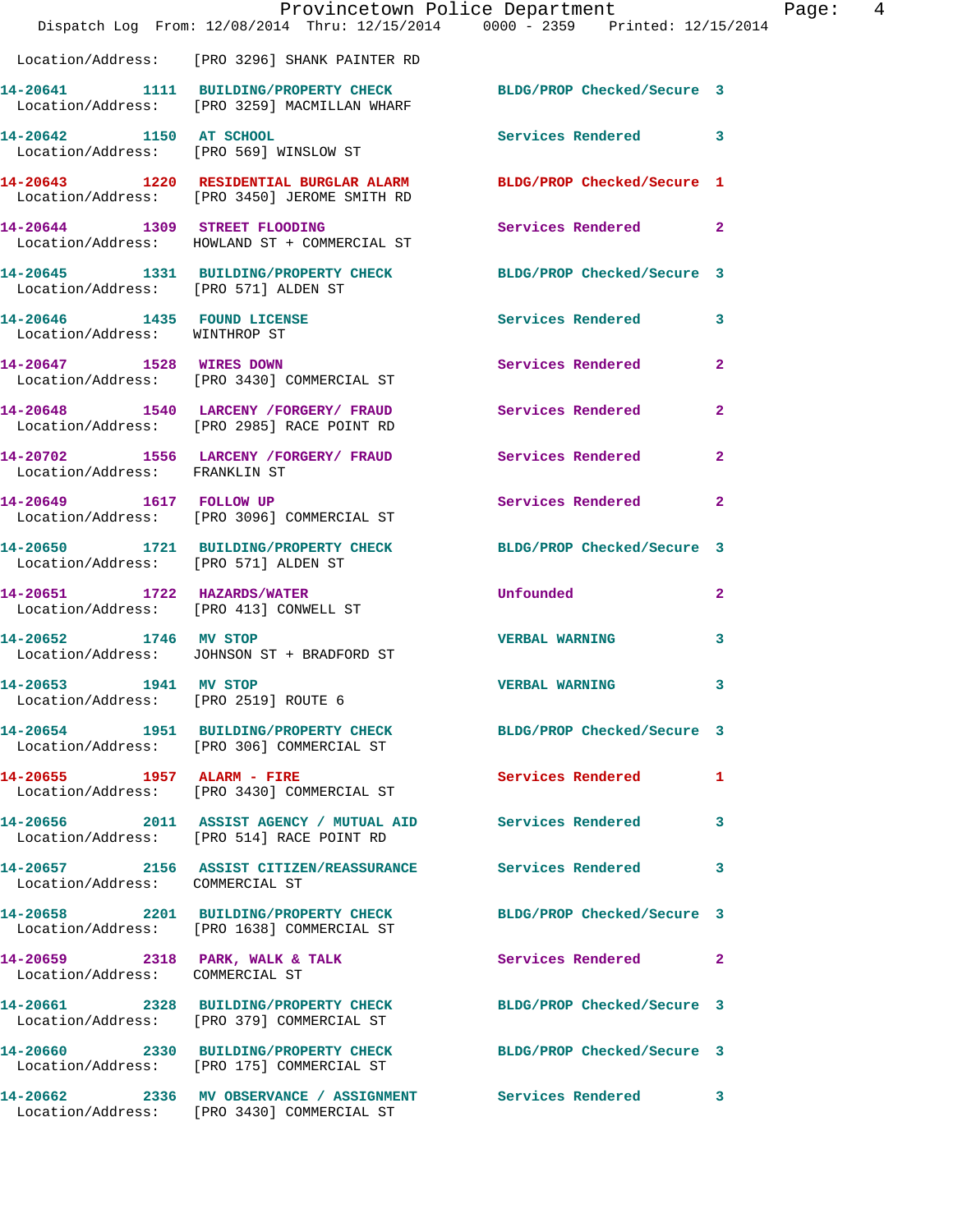**For Date: 12/10/2014 - Wednesday**

|                                      | 14-20664 0029 BUILDING/PROPERTY CHECK Services Rendered 3<br>Location/Address: [PRO 1989] COMMERCIAL ST          |                            |                |    |
|--------------------------------------|------------------------------------------------------------------------------------------------------------------|----------------------------|----------------|----|
|                                      | 14-20663 0031 LOBBY TRAFFIC<br>Location/Address: [PRO 542] SHANK PAINTER RD                                      | Services Rendered 3        |                | 12 |
|                                      | 14-20665 0038 MV OBSERVANCE / ASSIGNMENT Services Rendered<br>Location/Address: [PRO 2489] BRADFORD ST           |                            | 3              |    |
|                                      | 14-20666 0044 PARK, WALK & TALK Services Rendered<br>Location/Address: [PRO 539] SHANK PAINTER RD                |                            | $\overline{2}$ |    |
|                                      | Location/Address: [PRO 447] JEROME SMITH RD                                                                      |                            |                |    |
| Location/Address: [PRO 521] ROUTE 6  | 14-20668 0144 BUILDING/PROPERTY CHECK Services Rendered                                                          |                            | 3              |    |
|                                      | 14-20671 0450 BUILDING/PROPERTY CHECK BLDG/PROP Checked/Secure 3<br>Location/Address: [PRO 1645] HARRY KEMP WAY  |                            |                |    |
|                                      | 14-20672 0500 MV OBSERVANCE / ASSIGNMENT Services Rendered 3<br>Location/Address: [PRO 595] BRADFORD ST          |                            |                |    |
|                                      | 14-20673 0531 BUILDING/PROPERTY CHECK Services Rendered 3<br>Location/Address: [PRO 2206] COMMERCIAL ST          |                            |                |    |
|                                      | 14-20674 0556 BUILDING/PROPERTY CHECK<br>Location/Address: [PRO 3737] BRADFORD ST                                | BLDG/PROP Checked/Secure 3 |                |    |
|                                      | 14-20675   0610   BUILDING/PROPERTY CHECK   Services Rendered   3<br>Location/Address: [PRO 564] BAYBERRY AVE    |                            |                |    |
|                                      | 14-20676 0734 TOYS FOR TOTS<br>Location/Address: [PRO 542] SHANK PAINTER RD                                      | Services Rendered 3        |                |    |
|                                      | 14-20677 0754 BUILDING/PROPERTY CHECK Services Rendered<br>Location/Address: [PRO 2977] COMMERCIAL ST            |                            | 3              |    |
|                                      | 14-20678 0803 BUILDING/PROPERTY CHECK BLDG/PROP Checked/Secure 3<br>Location/Address: [PRO 447] JEROME SMITH RD  |                            |                |    |
|                                      | 14-20679 0812 MV OBSERVANCE / ASSIGNMENT Services Rendered 3<br>Location/Address: BRADFORD ST + SHANK PAINTER RD |                            |                |    |
| Location/Address: [PRO 571] ALDEN ST | 14-20680 0817 BUILDING/PROPERTY CHECK                                                                            | BLDG/PROP Checked/Secure 3 |                |    |
| 14-20681 0841 SCHOOL                 | Location/Address: [PRO 569] WINSLOW ST                                                                           | Services Rendered 3        |                |    |
|                                      | 14-20682 0844 BUILDING/PROPERTY CHECK<br>Location/Address: [PRO 2483] COMMERCIAL ST                              | BLDG/PROP Checked/Secure 3 |                |    |
|                                      | 14-20684 0854 BUILDING/PROPERTY CHECK<br>Location/Address: [PRO 2206] COMMERCIAL ST                              | BLDG/PROP Checked/Secure 3 |                |    |
|                                      | 14-20685 0854 INJURED FOX<br>Location/Address: [PRO 2577] BRADFORD ST                                            | No Action Required         | $\mathbf{2}$   |    |
| 14-20686 0920 LEG INJURY             | Location/Address: [PRO 376] COMMERCIAL ST                                                                        | Transported to Hospital    | 1              |    |
| 14-20687 0922 MEDICAL/D.O.T          | Location/Address: [PRO 440] HARRY KEMP WAY                                                                       | Transported to Hospital 1  |                |    |
| 14-20688 0934 ALARM TESTING          | Location/Address: [PRO 321] COMMERCIAL ST                                                                        | Services Rendered          | 1              |    |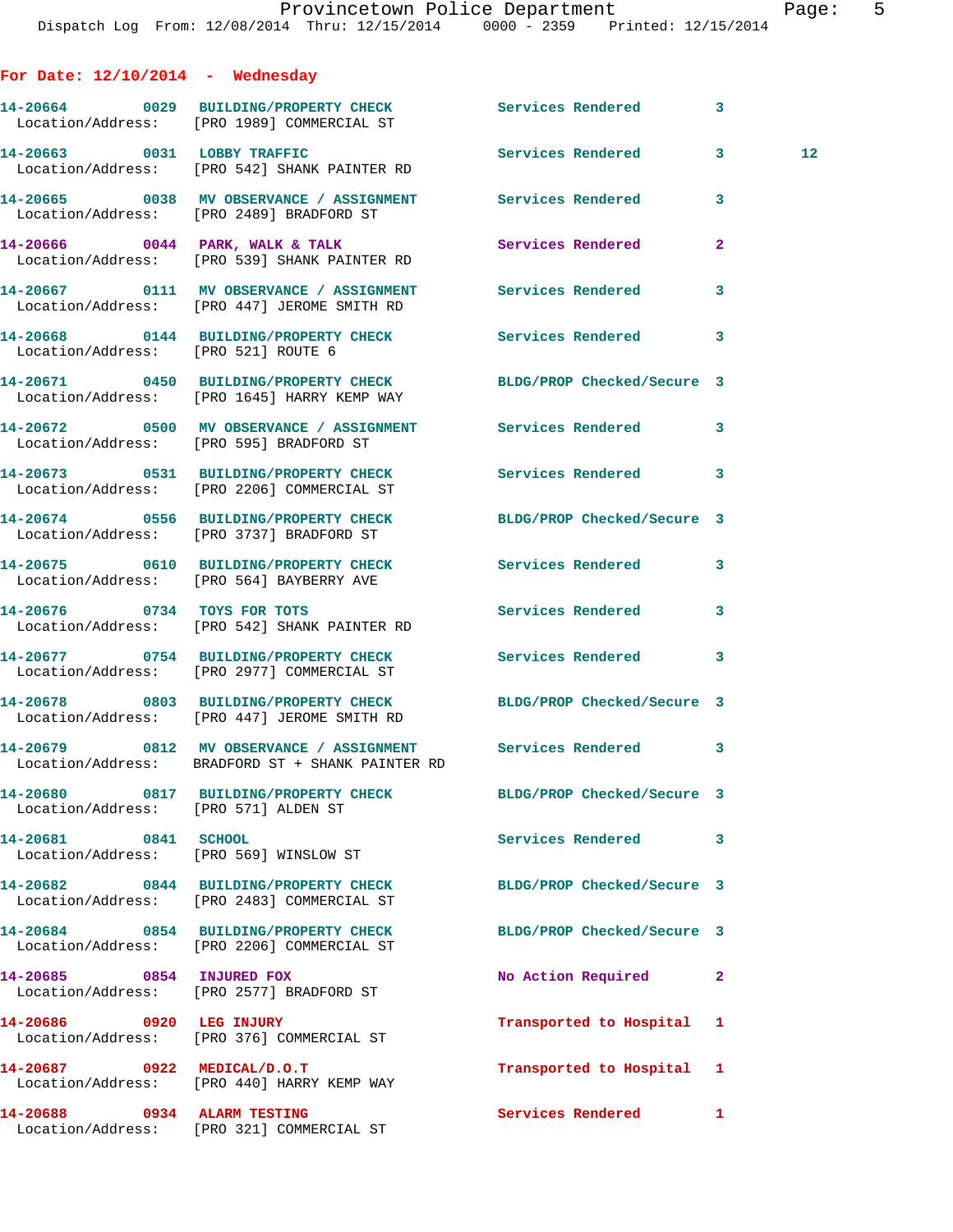|                                                               | 14-20689 0941 BUILDING/PROPERTY CHECK<br>Location/Address: [PRO 3317] CEMETERY RD                           | BLDG/PROP Checked/Secure 3 |                |
|---------------------------------------------------------------|-------------------------------------------------------------------------------------------------------------|----------------------------|----------------|
|                                                               | 14-20690 0941 BUILDING/PROPERTY CHECK<br>Location/Address: [PRO 3318] CEMETERY RD                           | BLDG/PROP Checked/Secure 3 |                |
| 14-20691 1026 COMPLAINT<br>Location/Address: COMMERCIAL ST    | Refer To Summons: 14-305-AR                                                                                 | Services Rendered 3        |                |
| Location/Address: [PRO 554] TREMONT ST                        | 14-20692 1052 MEDICAL EMERGENCY/BLOODY NOSE Transported to Hospital 1                                       |                            |                |
| 14-20693 1107 MV STOP<br>Location/Address: BROWNE ST          |                                                                                                             | VERBAL WARNING 3           |                |
| Refer To Arrest: 14-306-AR                                    | 14-20695 1125 MEDICAL EMERGENCY/PSYCH<br>Location/Address: [PRO 2169] COMMERCIAL ST                         | Taken/Referred to Other 1  |                |
| Location/Address: [PRO 3287] ROUTE 6                          | 14-20696 1324 BUILDING/PROPERTY CHECK                                                                       | BLDG/PROP Checked/Secure 3 |                |
|                                                               | 14-20697 1337 PARK, WALK & TALK<br>Location/Address: [PRO 285] COMMERCIAL ST                                | Services Rendered          | $\overline{a}$ |
|                                                               | 14-20698 1444 ANIMAL CALL/DROP TRAP<br>Location/Address: [PRO 3015] BRADFORD ST                             | Services Rendered          | $\mathbf{2}$   |
| 14-20699 1447 MV COMPLAINT<br>Location/Address: COMMERCIAL ST |                                                                                                             | Services Rendered          | $\overline{a}$ |
|                                                               | 14-20700 1455 MEDICAL EMERGENCY/LIFT ASSIST Services Rendered<br>Location/Address: [PRO 376] COMMERCIAL ST  |                            | 1              |
| Location/Address: ALDEN ST                                    | 14-20703 1526 LARCENY /FORGERY/ FRAUD Services Rendered                                                     |                            | $\overline{2}$ |
|                                                               | 14-20705 1539 BIKE GENERAL/BLUE TREK<br>Location/Address: [PRO 1641] BRADFORD ST                            | Taken/Referred to Other 2  |                |
|                                                               | 14-20707 1629 BUILDING/PROPERTY CHECK<br>Location/Address: [PRO 3430] COMMERCIAL ST                         | BLDG/PROP Checked/Secure 3 |                |
| 14-20706 1631 SERVE SUMMONS                                   | Location/Address: [PRO 395] COMMERCIAL ST                                                                   | Could Not Locate           | 3              |
|                                                               | 14-20708 1656 MV OBSERVANCE / ASSIGNMENT Services Rendered<br>Location/Address: BRADFORD ST + STANDISH ST   |                            | $\mathbf{3}$   |
| Location/Address: COMMERCIAL ST                               | 14-20709 1715 SUSPICIOUS ACTIVITY                                                                           | Services Rendered          | $\overline{2}$ |
| Location/Address: [PRO 3222] ALDEN ST                         | 14-20710 1818 MEDICAL EMERGENCY/D.O.T.                                                                      | Transported to Hospital 1  |                |
| Location/Address: [PRO 2] ALDEN ST                            | 14-20711 1859 BUILDING/PROPERTY CHECK                                                                       | BLDG/PROP Checked/Secure 3 |                |
|                                                               | 14-20712 1940 BUILDING/PROPERTY CHECK<br>Location/Address: [PRO 2543] MACMILLAN WHARF                       | BLDG/PROP Checked/Secure 3 |                |
|                                                               | 14-20713 1948 BUILDING/PROPERTY CHECK BLDG/PROP Checked/Secure 3<br>Location/Address: [PRO 752] BRADFORD ST |                            |                |
| 14-20714 2012 MV ACCIDENT<br>Refer To Accident: 14-69-AC      | Location/Address: [PRO 3912] SHANKPAINTER RD                                                                | Services Rendered          | 1.             |
| 14-20715 2049 ALARM - FIRE                                    |                                                                                                             | Services Rendered 1        |                |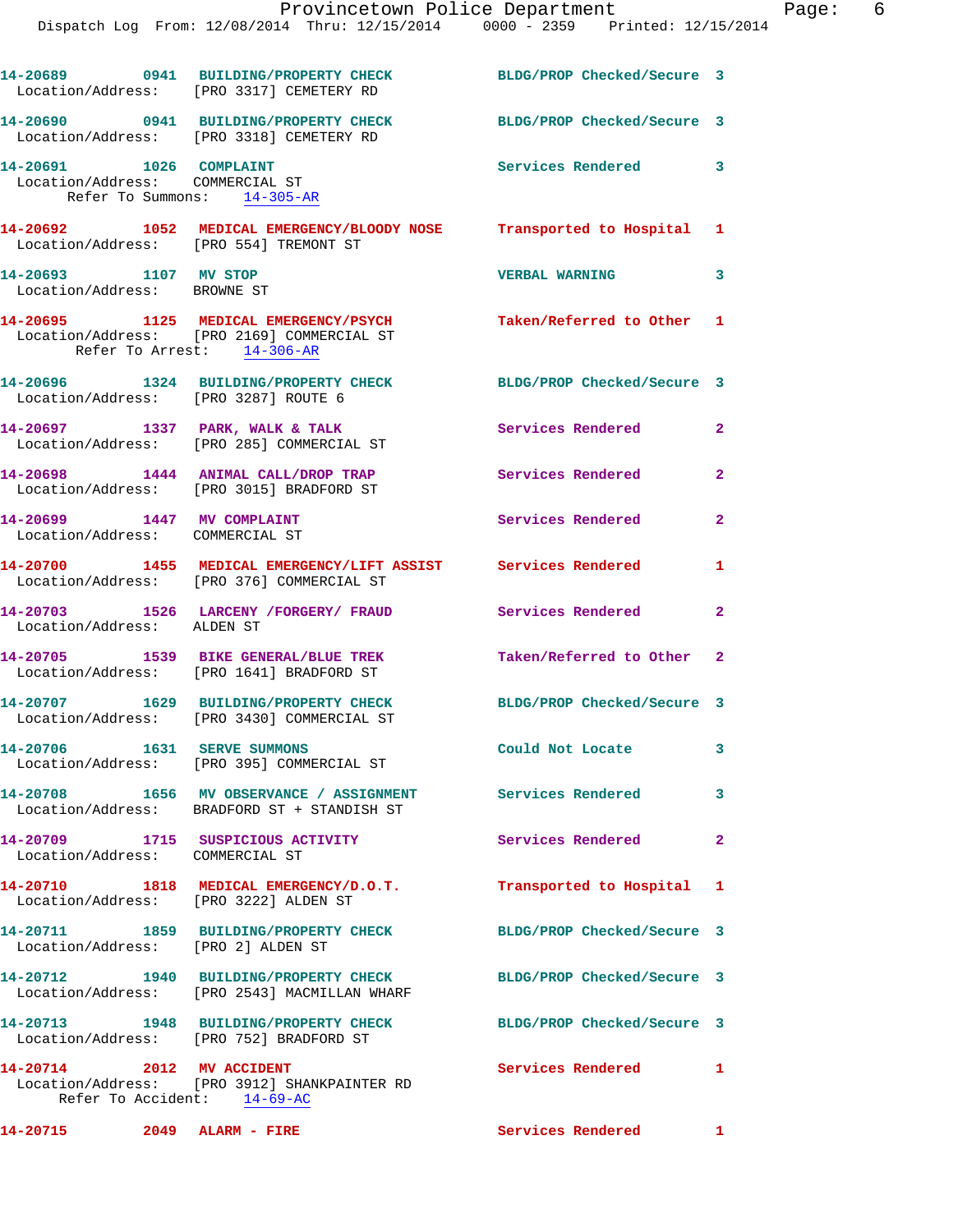|                                        | Dispatch Log From: 12/08/2014 Thru: 12/15/2014 0000 - 2359 Printed: 12/15/2014                                    | Provincetown Police Department |                | Page∶ | -7 |
|----------------------------------------|-------------------------------------------------------------------------------------------------------------------|--------------------------------|----------------|-------|----|
|                                        | Location/Address: [PRO 1858] BRADFORD ST                                                                          |                                |                |       |    |
|                                        | 14-20716 2124 BUILDING/PROPERTY CHECK BLDG/PROP Checked/Secure 3<br>Location/Address: [PRO 516] RACE POINT RD     |                                |                |       |    |
|                                        | 14-20717 2142 MV OBSERVANCE / ASSIGNMENT Services Rendered 3<br>Location/Address: BRADFORD ST + HOWLAND ST        |                                |                |       |    |
|                                        | 14-20718 2156 BUILDING/PROPERTY CHECK BLDG/PROP Checked/Secure 3<br>Location/Address: [PRO 545] SHANK PAINTER RD  |                                |                |       |    |
|                                        | 14-20719 2157 MV OBSERVANCE / ASSIGNMENT Services Rendered 3<br>Location/Address: [PRO 3099] SHANK PAINTER RD     |                                |                |       |    |
| 14-20720 2207 ALARM - GENERAL          | Location/Address: [PRO 3222] ALDEN ST                                                                             | Services Rendered 1            |                |       |    |
|                                        | 14-20721 2301 LOBBY TRAFFIC<br>Location/Address: [PRO 542] SHANK PAINTER RD                                       | Services Rendered 3            |                | 15    |    |
|                                        | 14-20722 2317 BUILDING/PROPERTY CHECK BLDG/PROP Checked/Secure 3<br>Location/Address: [PRO 1778] SHANK PAINTER RD |                                |                |       |    |
| Location/Address: [PRO 2521] ROUTE 6   | 14-20723 2348 MV OBSERVANCE / ASSIGNMENT Services Rendered 3                                                      |                                |                |       |    |
| For Date: $12/11/2014$ - Thursday      |                                                                                                                   |                                |                |       |    |
|                                        | 14-20724 0010 BUILDING/PROPERTY CHECK BLDG/PROP Checked/Secure 3<br>Location/Address: [PRO 1778] SHANK PAINTER RD |                                |                |       |    |
|                                        | 14-20725 0012 MV OBSERVANCE / ASSIGNMENT Services Rendered 3<br>Location/Address: HOWLAND ST + BRADFORD ST        |                                |                |       |    |
| Location/Address: [PRO 94] BRADFORD ST | 14-20727 0052 BUILDING/PROPERTY CHECK BLDG/PROP Checked/Secure 3                                                  |                                |                |       |    |
|                                        | 14-20729 0126 BUILDING/PROPERTY CHECK BLDG/PROP Checked/Secure 3<br>Location/Address: [PRO 379] COMMERCIAL ST     |                                |                |       |    |
|                                        | 14-20728 0133 BUILDING/PROPERTY CHECK BLDG/PROP Checked/Secure 3<br>Location/Address: [PRO 447] JEROME SMITH RD   |                                |                |       |    |
|                                        | 14-20730 0146 PARK, WALK & TALK Services Rendered<br>Location/Address: [PRO 539] SHANK PAINTER RD                 |                                | $\overline{2}$ |       |    |
|                                        | 14-20731 0239 BUILDING/PROPERTY CHECK Services Rendered<br>Location/Address: [PRO 1337] COMMERCIAL ST             |                                | 3              |       |    |
|                                        | 14-20732 0345 BUILDING/PROPERTY CHECK Services Rendered 3<br>Location/Address: [PRO 106] COMMERCIAL ST            |                                |                |       |    |
|                                        | 14-20733 0447 BUILDING/PROPERTY CHECK<br>Location/Address: [PRO 2568] COMMERCIAL ST                               | BLDG/PROP Checked/Secure 3     |                |       |    |
|                                        | 14-20734 0505 BUILDING/PROPERTY CHECK BLDG/PROP Checked/Secure 3<br>Location/Address: [PRO 1646] WINSLOW ST       |                                |                |       |    |
|                                        | 14-20735 0535 MV OBSERVANCE / ASSIGNMENT Services Rendered 3<br>Location/Address: [PRO 447] JEROME SMITH RD       |                                |                |       |    |
|                                        | 14-20736 0613 BUILDING/PROPERTY CHECK<br>Location/Address: [PRO 3471] BRADFORD ST EXT                             | BLDG/PROP Checked/Secure 3     |                |       |    |
|                                        | 14-20738 0746 BUILDING/PROPERTY CHECK Services Rendered 3<br>Location/Address: [PRO 526] RYDER ST EXT             |                                |                |       |    |
|                                        | 14-20739 0802 BUILDING/PROPERTY CHECK<br>Location/Address: [PRO 2898] JEROME SMITH RD                             | BLDG/PROP Checked/Secure 3     |                |       |    |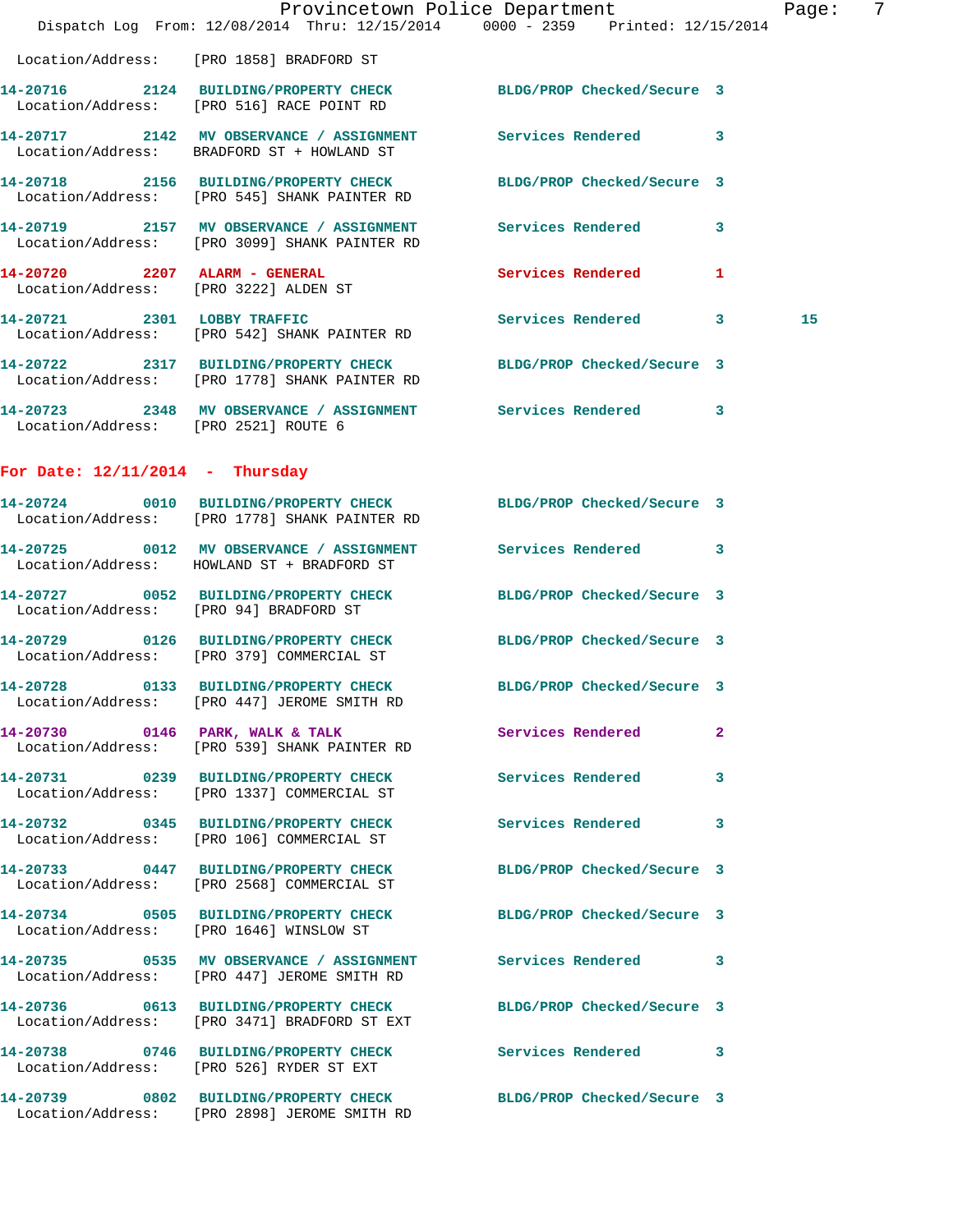|                                                          | Provincetown Police Department Page: 8<br>Dispatch Log From: 12/08/2014 Thru: 12/15/2014 0000 - 2359 Printed: 12/15/2014 |                            |              |
|----------------------------------------------------------|--------------------------------------------------------------------------------------------------------------------------|----------------------------|--------------|
|                                                          | 14-20740 0813 SCHOOL                                                                                                     | Services Rendered 3        |              |
|                                                          | Location/Address: [PRO 569] WINSLOW ST                                                                                   |                            |              |
|                                                          | 14-20741 0833 MV OBSERVANCE / ASSIGNMENT Services Rendered 3<br>Location/Address: HIGH POLE HL + BRADFORD ST             |                            |              |
|                                                          | 14-20742 0852 BUILDING/PROPERTY CHECK Services Rendered<br>Location/Address: [PRO 2483] COMMERCIAL ST                    |                            | 3            |
|                                                          | 14-20743 0911 COOK ST. CLOSED                                                                                            | No Action Required 3       |              |
| Location/Address: [PRO 94] BRADFORD ST                   | 14-20745 0922 MV OBSERVANCE / ASSIGNMENT Services Rendered                                                               |                            | 3            |
|                                                          | 14-20744 0925 BUILDING/PROPERTY CHECK Services Rendered 3<br>Location/Address: [PRO 2540] RACE POINT RD                  |                            |              |
| Refer To Summons: 14-307-AR                              | 14-20746 0933 MV STOP<br>Location/Address: CONWELL ST + HARRY KEMP WAY                                                   | <b>Vehicle Towed</b>       | 3            |
|                                                          | 14-20748 0951 ANIMAL CALL<br>Location/Address: [PRO 348] COMMERCIAL ST                                                   | <b>Services Rendered</b>   | $\mathbf{2}$ |
|                                                          | 14-20749 1033 SERVE SUMMONS<br>Location/Address: [PRO 3430] COMMERCIAL ST                                                | Could Not Locate           | 3            |
|                                                          | 14-20750 1058 MEDICAL EMERGENCY<br>Location/Address: [PRO 3222] ALDEN ST                                                 | Transported to Hospital 1  |              |
|                                                          | 14-20752 1130 ANIMAL CALL/FOLLOW UP<br>Location/Address: [PRO 3015] BRADFORD ST                                          | Services Rendered 2        | $\mathbf{1}$ |
|                                                          | 14-20753 1134 BUILDING/PROPERTY CHECK<br>Location/Address: [PRO 569] WINSLOW ST                                          | BLDG/PROP Checked/Secure 3 |              |
|                                                          | 14-20754 1214 BUILDING/PROPERTY CHECK Services Rendered 3<br>Location/Address: [PRO 2483] COMMERCIAL ST                  |                            |              |
|                                                          | 14-20756 1217 BUILDING/PROPERTY CHECK Services Rendered<br>Location/Address: [PRO 3174] COMMERCIAL ST                    |                            | 3            |
| Location/Address: SHANK PAINTER RD                       | 14-20755 1222 MV OBSERVANCE / ASSIGNMENT                                                                                 | Services Rendered          | 3            |
| 14-20758 1311 WIRES DOWN                                 | Location/Address: [PRO 845] COMMERCIAL ST                                                                                | Services Rendered          | $\mathbf{2}$ |
|                                                          | 14-20759 1321 PARK, WALK & TALK<br>Location/Address: [PRO 175] COMMERCIAL ST                                             | Services Rendered          | $\mathbf{2}$ |
|                                                          | 14-20760 1323 SERVICE CALL/TOYS FOR TOTS Services Rendered<br>Location/Address: [PRO 537] SHANK PAINTER RD               |                            | 3            |
|                                                          | 14-20761 1348 SERVICE CALL/TOYS FOR TOTS Services Rendered<br>Location/Address: [PRO 3296] SHANK PAINTER RD              |                            | 3            |
| 14-20762 1442 MV COMPLAINT<br>Location/Address: SNAIL RD |                                                                                                                          | Services Rendered          | $\mathbf{2}$ |
|                                                          | 14-20764 1618 MEDICAL EMERGENCY/D.O.T. Transported to Hospital 1<br>Location/Address: [PRO 440] HARRY KEMP WAY           |                            |              |
|                                                          | 14-20766 1636 BUILDING/PROPERTY CHECK BLDG/PROP Checked/Secure 3<br>Location/Address: [PRO 433] RYDER ST EXT             |                            |              |
| 14-20767 1645 MV STOP                                    | Location/Address: [PRO 175] COMMERCIAL ST                                                                                | VERBAL WARNING 3           |              |
| 14-20768 1752 MV STOP                                    |                                                                                                                          | <b>VERBAL WARNING</b>      | $\mathbf{3}$ |

Location/Address: BRADFORD ST + HOWLAND ST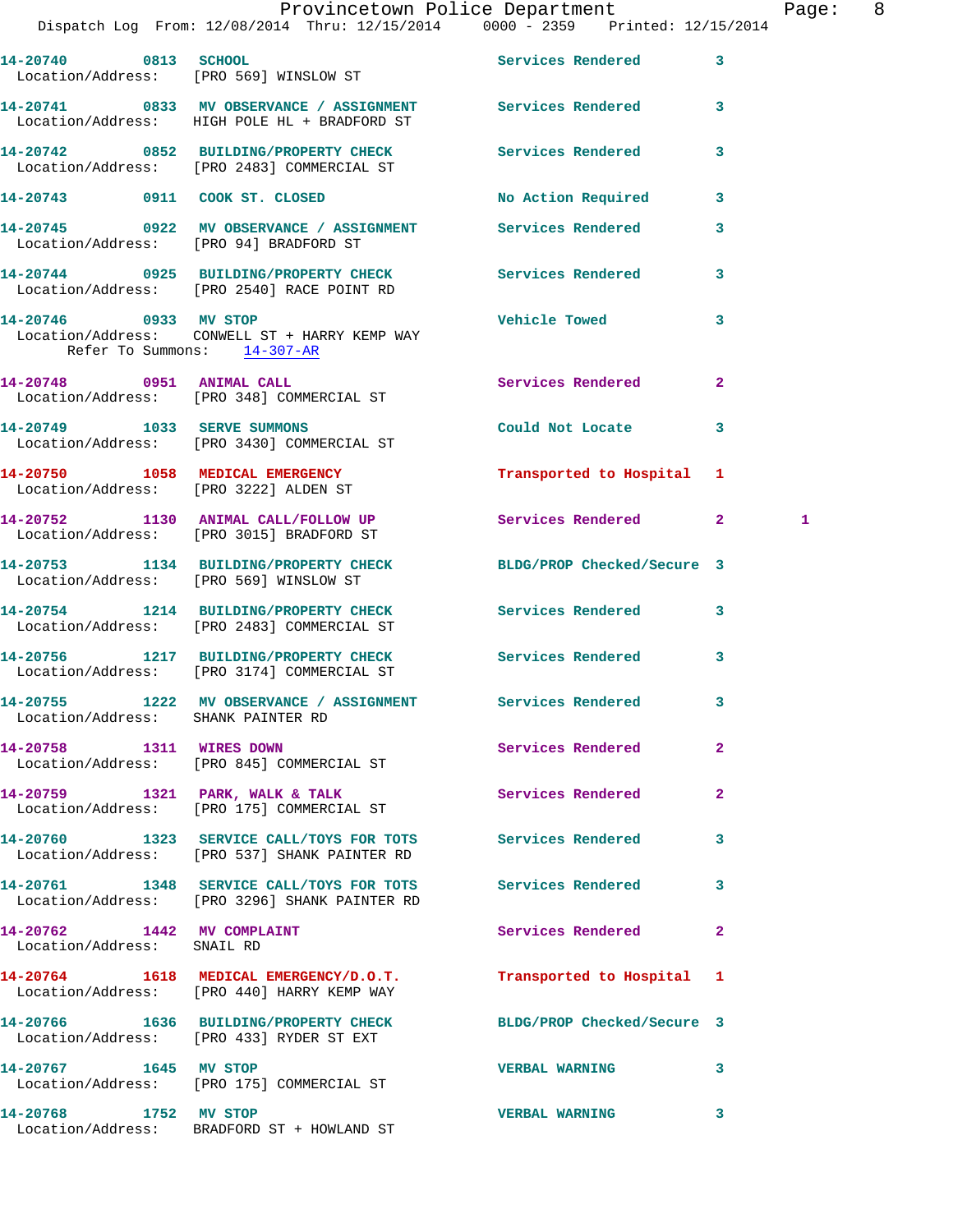Dispatch Log From: 12/08/2014 Thru: 12/15/2014 0000 - 2359 Printed: 12/15/2014 **14-20769 1808 BUILDING/PROPERTY CHECK BLDG/PROP Checked/Secure 3**  Location/Address: [PRO 1638] COMMERCIAL ST **14-20770 1817 BUILDING/PROPERTY CHECK BLDG/PROP Checked/Secure 3**  Location/Address: [PRO 444] HIGH POLE HILL **14-20771 1959 BUILDING/PROPERTY CHECK Services Rendered 3**  Location/Address: [PRO 521] ROUTE 6 **14-20772 2051 BUILDING/PROPERTY CHECK BLDG/PROP Checked/Secure 3**  Location/Address: [PRO 3737] BRADFORD ST **14-20773 2113 BUILDING/PROPERTY CHECK BLDG/PROP Checked/Secure 3**  Location/Address: [PRO 175] COMMERCIAL ST **14-20774 2155 BUILDING/PROPERTY CHECK Services Rendered 3**  Location/Address: [PRO 564] BAYBERRY AVE **14-20776 2326 MV OBSERVANCE / ASSIGNMENT Services Rendered 3**  Location/Address: [PRO 3231] BRADFORD ST **14-20775 2331 BUILDING/PROPERTY CHECK BLDG/PROP Checked/Secure 3**  Location/Address: [PRO 530] SHANK PAINTER RD **For Date: 12/12/2014 - Friday 14-20778 0020 BUILDING/PROPERTY CHECK BLDG/PROP Checked/Secure 3**  Location/Address: [PRO 1638] COMMERCIAL ST **14-20777 0022 BUILDING/PROPERTY CHECK BLDG/PROP Checked/Secure 3**  Location/Address: [PRO 3174] COMMERCIAL ST **14-20779 0110 MV OBSERVANCE / ASSIGNMENT Services Rendered 3**  Location/Address: BRADFORD ST + RYDER ST **14-20781 0339 BUILDING/PROPERTY CHECK BLDG/PROP Checked/Secure 3**  Location/Address: [PRO 2] ALDEN ST **14-20782 0443 BUILDING/PROPERTY CHECK BLDG/PROP Checked/Secure 3** 

**14-20787 0811 FALL/EVALUATION Services Rendered 1** 

**14-20788 0816 AT SCHOOL Services Rendered 3**  Location/Address: [PRO 569] WINSLOW ST

Location/Address: [PRO 1646] WINSLOW ST

**14-20783 0518 INFO SERVICES - LOBBY Services Rendered 2 22**  Location/Address: [PRO 542] SHANK PAINTER RD

**14-20784 0548 BUILDING/PROPERTY CHECK Services Rendered 3**  Location/Address: [PRO 2490] PROVINCELANDS RD

**14-20785 0604 RUNNING WATER Services Rendered 3**  Location/Address: [PRO 2137] COMMERCIAL ST

14-20786 0800 COURT RUN **Services Rendered** 3 Location/Address: [PRO 542] SHANK PAINTER RD

Location/Address: [PRO 3222] ALDEN ST

**14-20789 0825 PET PANTRY Services Rendered 3**  Location/Address: [PRO 3296] SHANK PAINTER RD

**14-20790 0905 TREE DAMAGED SPOKEN TO 3**  Location/Address: [PRO 2037] COMMERCIAL ST

**14-20791 0956 MVA/PAST OCCURRED Services Rendered 1**  Location/Address: ATKINS LN + BRADFORD ST

**14-20792 1011 BUILDING/PROPERTY CHECK BLDG/PROP Checked/Secure 3 1**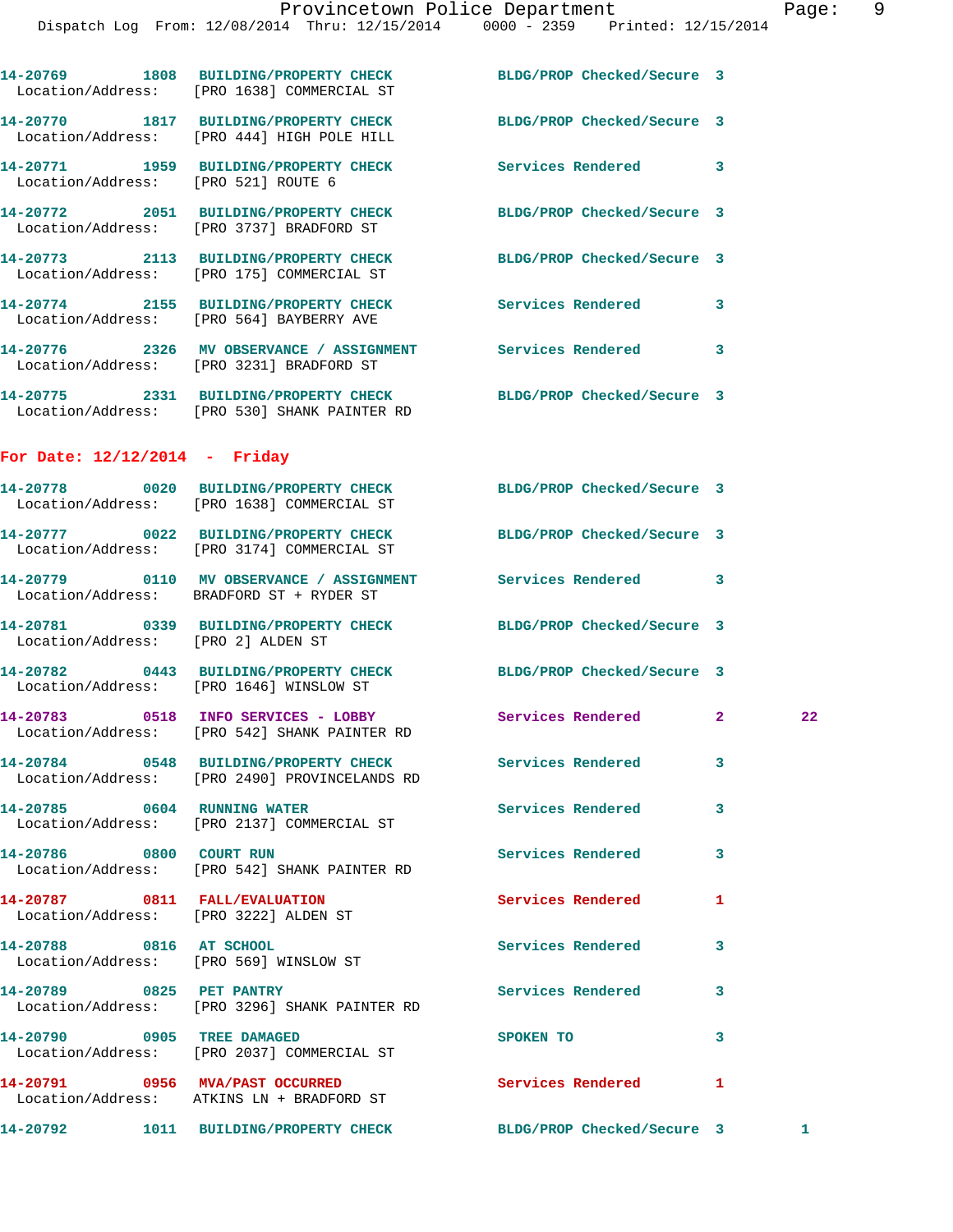|                                      | Provincetown Police Department<br>Dispatch Log From: 12/08/2014 Thru: 12/15/2014 0000 - 2359 Printed: 12/15/2014                     |                                   |                | Page: 10 |  |
|--------------------------------------|--------------------------------------------------------------------------------------------------------------------------------------|-----------------------------------|----------------|----------|--|
|                                      | Location/Address: [PRO 3317] CEMETERY RD                                                                                             |                                   |                |          |  |
|                                      | 14-20793 1024 PARK, WALK & TALK 1999 Services Rendered 2<br>Location/Address: [PRO 537] SHANK PAINTER RD                             |                                   |                |          |  |
|                                      | 14-20794 1237 MV COMPLAINT<br>Location/Address: ROUTE 6 + CONWELL ST                                                                 | SPOKEN TO AND TO A REAL PROPERTY. | $\overline{2}$ |          |  |
|                                      | 14-20795 1303 BUILDING/PROPERTY CHECK BLDG/PROP Checked/Secure 3<br>Location/Address: [PRO 447] JEROME SMITH RD                      |                                   |                |          |  |
| Location/Address: [PRO 3287] ROUTE 6 | 14-20796 1303 BUILDING/PROPERTY CHECK BLDG/PROP Checked/Secure 3                                                                     |                                   |                |          |  |
|                                      | 14-20797 1400 BUILDING/PROPERTY CHECK BLDG/PROP Checked/Secure 3<br>Location/Address: [PRO 2483] COMMERCIAL ST                       |                                   |                |          |  |
| Location/Address: [PRO 571] ALDEN ST | 14-20798 1432 BUILDING/PROPERTY CHECK BLDG/PROP Checked/Secure 3                                                                     |                                   |                |          |  |
|                                      | 14-20799 1457 LARCENY / FORGERY / FRAUD Arrest (s) Made 2<br>Location/Address: [PRO 290] COMMERCIAL ST<br>Refer To Arrest: 14-309-AR |                                   |                |          |  |
|                                      | 14-20800 1533 ANIMAL CALL<br>Location/Address: [PRO 608] COMMERCIAL ST                                                               | <b>GONE ON ARRIVAL</b>            | $\overline{2}$ |          |  |
| 14-20801 1833 COMPLAINT              | Location/Address: [PRO 2474] BRADFORD ST                                                                                             | Could Not Locate 3                |                |          |  |
|                                      | 14-20802 1930 MEDICAL EMERGENCY<br>Location/Address: [PRO 3222] ALDEN ST                                                             | Transported to Hospital 1         |                |          |  |
|                                      | 14-20804 2045 BUILDING/PROPERTY CHECK<br>Location/Address: [PRO 444] HIGH POLE HILL                                                  | BLDG/PROP Checked/Secure 3        |                |          |  |
|                                      | 14-20805 2110 BUILDING/PROPERTY CHECK BLDG/PROP Checked/Secure 3<br>Location/Address: [PRO 516] RACE POINT RD                        |                                   |                |          |  |
| For Date: $12/13/2014$ - Saturday    |                                                                                                                                      |                                   |                |          |  |
|                                      | Location/Address: [PRO 542] SHANK PAINTER RD                                                                                         | Services Rendered                 | $\mathbf{2}$   | 12       |  |
|                                      | 14-20807 0345 BUILDING/PROPERTY CHECK<br>Location/Address: [PRO 2898] JEROME SMITH RD                                                | <b>Services Rendered</b>          | 3              |          |  |
|                                      | 14-20808 0352 BUILDING/PROPERTY CHECK<br>Location/Address: [PRO 2483] COMMERCIAL ST                                                  | <b>Services Rendered</b>          | 3              |          |  |
|                                      | 14-20809 0358 BUILDING/PROPERTY CHECK<br>Location/Address: [PRO 3430] COMMERCIAL ST                                                  | Services Rendered                 | 3              |          |  |
|                                      | 14-20810 0531 BUILDING/PROPERTY CHECK<br>Location/Address: [PRO 2206] COMMERCIAL ST                                                  | BLDG/PROP Checked/Secure 3        |                |          |  |
|                                      | 14-20811 0754 BUILDING/PROPERTY CHECK BLDG/PROP Checked/Secure 3<br>Location/Address: [PRO 526] RYDER ST EXT                         |                                   |                |          |  |
|                                      | 14-20812 0813 MV COMPLAINT<br>Location/Address: [PRO 182] COMMERCIAL ST                                                              | Services Rendered                 | $\mathbf{2}$   |          |  |
|                                      | 14-20813 0844 BUILDING/PROPERTY CHECK BLDG/PROP Checked/Secure 3<br>Location/Address: [PRO 3259] MACMILLAN WHARF                     |                                   |                |          |  |
|                                      | 14-20814 0852 BUILDING/PROPERTY CHECK BLDG/PROP Checked/Secure 3                                                                     |                                   |                |          |  |

Location/Address: [PRO 3287] ROUTE 6

Location/Address: [PRO 569] WINSLOW ST

**14-20815 0856 SERVICE CALL/STAFF AT SCHOOL Services Rendered 3**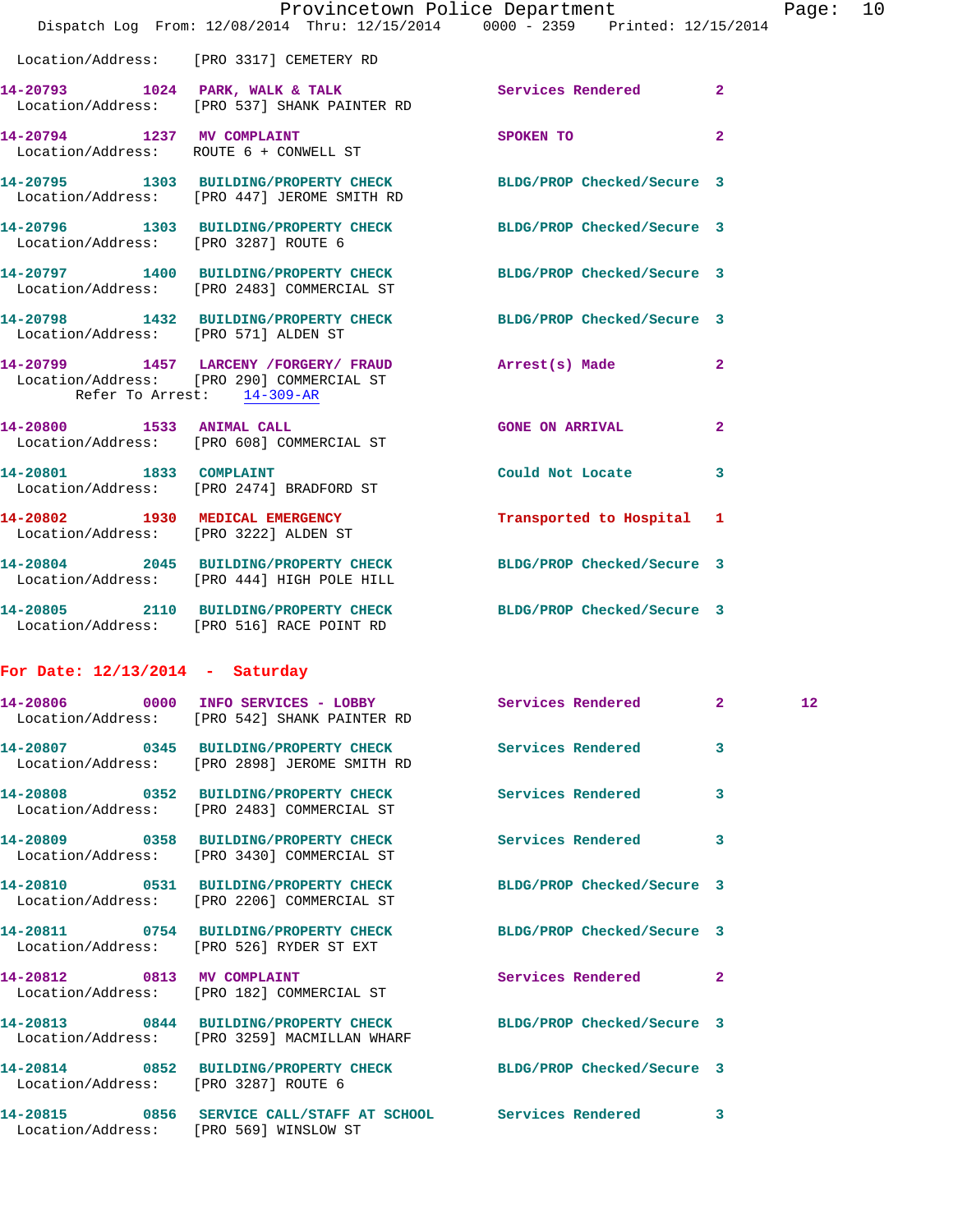|                                                               | 14-20816 0900 MV OBSERVANCE / ASSIGNMENT Services Rendered 3<br>Location/Address: STANDISH ST + BRADFORD ST |                            |                |
|---------------------------------------------------------------|-------------------------------------------------------------------------------------------------------------|----------------------------|----------------|
| Location/Address: [PRO 3440] ROUTE 6                          | 14-20817 0900 MV OBSERVANCE / ASSIGNMENT Services Rendered                                                  |                            | 3              |
|                                                               | 14-20818 0950 BUILDING/PROPERTY CHECK Services Rendered<br>Location/Address: [PRO 2540] RACE POINT RD       |                            | 3              |
|                                                               | 14-20819 0953 BUILDING/PROPERTY CHECK<br>Location/Address: [PRO 2499] RACE POINT RD                         | <b>Services Rendered</b>   | 3              |
|                                                               | 14-20820 0955 PARADE/STUFF A CRUISER<br>Location/Address: [PRO 3296] SHANK PAINTER RD                       | Services Rendered          | $\mathbf{2}$   |
|                                                               | 14-20821 1015 SERVICE CALL/TOYS FOR TOTS<br>Location/Address: [PRO 285] COMMERCIAL ST                       | Services Rendered          | 3              |
| 14-20822 1023 ASSIST CITIZEN                                  | Location/Address: [PRO 61] BRADFORD ST                                                                      | <b>Services Rendered</b>   | 3              |
|                                                               | 14-20823 1100 PARADE/SILENT PROTEST<br>Location/Address: [PRO 197] COMMERCIAL ST                            | <b>Services Rendered</b>   | $\overline{a}$ |
|                                                               | 14-20824 1130 PARK, WALK & TALK<br>Location: [PRO 3431] LOPES SQUARE                                        | Services Rendered          | $\overline{a}$ |
| 14-20825 1158 LOST WALLET                                     | Location/Address: [PRO 3652] COMMERCIAL ST                                                                  | Services Rendered          | 3              |
|                                                               | 14-20826 1227 MV OBSERVANCE / ASSIGNMENT<br>Location/Address: [PRO 1645] HARRY KEMP WAY                     | Services Rendered          | 3              |
|                                                               | 14-20827 1256 BUILDING/PROPERTY CHECK<br>Location/Address: [PRO 2977] COMMERCIAL ST                         | Services Rendered          | 3              |
|                                                               | 14-20828 1317 SUSPICIOUS ACTIVITY<br>Location/Address: [PRO 2056] KIMBERLY LN                               | <b>Services Rendered</b>   | $\mathbf{2}$   |
| 14-20831 1319 ALARM - GENERAL                                 | Location/Address: [PRO 253] COMMERCIAL ST                                                                   | Services Rendered          | 1              |
|                                                               | 14-20829 1336 PARK, WALK & TALK<br>Location/Address: [PRO 537] SHANK PAINTER RD                             | <b>Services Rendered</b>   | $\mathbf{2}$   |
| 14-20830 1343 SERVICE CALL                                    | Location/Address: [PRO 542] SHANK PAINTER RD<br>Refer To Arrest: 14-308-AR                                  | SPOKEN TO                  | 3              |
| 14-20832 1356 FOLLOW UP                                       | Location/Address: [PRO 2927] COMMERCIAL ST                                                                  | Services Rendered          | $\mathbf{2}$   |
|                                                               | 14-20833 1423 BUILDING/PROPERTY CHECK<br>Location/Address: [PRO 2483] COMMERCIAL ST                         | Services Rendered          | $\mathbf{3}$   |
| 14-20834 1541 MEDICAL EMERGENCY<br>Location/Address: COURT ST |                                                                                                             | <b>Services Rendered</b>   | 1              |
|                                                               | 14-20835 1558 BUILDING/PROPERTY CHECK<br>Location/Address: [PRO 564] BAYBERRY AVE                           | BLDG/PROP Checked/Secure 3 |                |
|                                                               | 14-20836 1607 BUILDING/PROPERTY CHECK<br>Location/Address: [PRO 447] JEROME SMITH RD                        | BLDG/PROP Checked/Secure 3 |                |
| 14-20837 1653 PARK, WALK & TALK                               | Location/Address: [PRO 3314] COMMERCIAL ST                                                                  | No Action Required         | $\mathbf{2}$   |
|                                                               | 14-20839 1704 MV OBSERVANCE / ASSIGNMENT No Action Required                                                 |                            | 3              |

Location/Address: CONWELL ST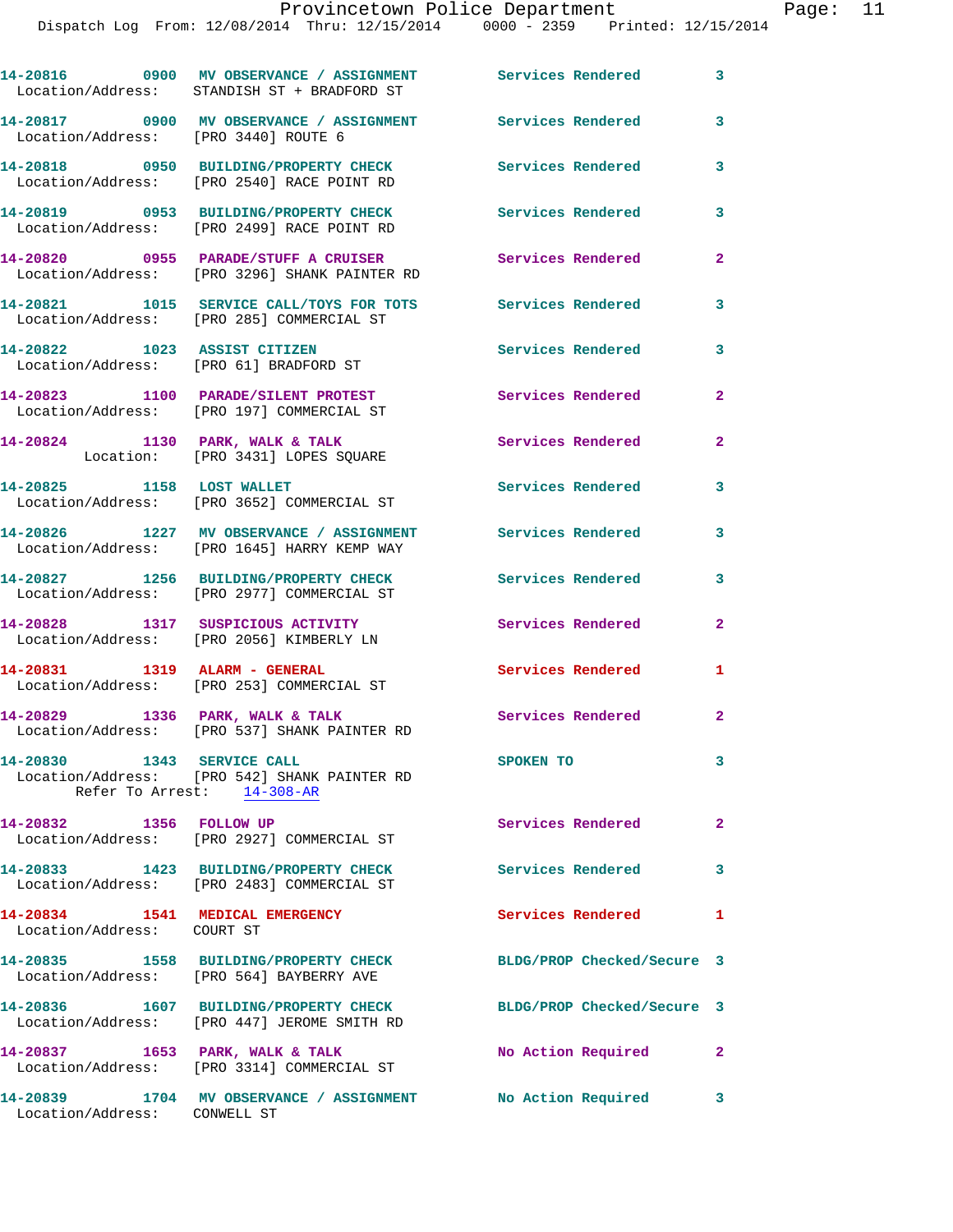|                                        |                                                                                                                  | Provincetown Police Department |              | Page: 12 |  |
|----------------------------------------|------------------------------------------------------------------------------------------------------------------|--------------------------------|--------------|----------|--|
|                                        | Dispatch Log From: 12/08/2014 Thru: 12/15/2014 0000 - 2359 Printed: 12/15/2014                                   |                                |              |          |  |
|                                        | 14-20840 1742 MEDICAL EMERGENCY Services Rendered 1<br>Location/Address: [PRO 1158] WINSLOW ST                   |                                |              |          |  |
|                                        | 14-20841 1759 BUILDING/PROPERTY CHECK BLDG/PROP Checked/Secure 3<br>Location/Address: [PRO 444] HIGH POLE HILL   |                                |              |          |  |
| Location/Address: [PRO 3189] MEADOW RD | 14-20842 1841 BUILDING/PROPERTY CHECK BLDG/PROP Checked/Secure 3                                                 |                                |              |          |  |
|                                        | 14-20843 1907 MV STOP<br>Location/Address: [PRO 43] BRADFORD ST                                                  | VERBAL WARNING 3               |              |          |  |
|                                        | 14-20844 1919 BUILDING/PROPERTY CHECK BLDG/PROP Checked/Secure 3<br>Location/Address: [PRO 175] COMMERCIAL ST    |                                |              |          |  |
|                                        | 14-20845 1939 MV OBSERVANCE / ASSIGNMENT Services Rendered 3<br>Location/Address: [PRO 94] BRADFORD ST           |                                |              |          |  |
| Refer To Accident: 14-70-AC            | 14-20846 2042 MV ACCIDENT<br>Location/Address: CONWELL ST + ROUTE 6                                              | Services Rendered 1            |              |          |  |
|                                        | 14-20847 2118 ALARM - GENERAL<br>Location/Address: [PRO 1122] THISTLEMORE RD                                     | Services Rendered 1            |              |          |  |
|                                        | 14-20848 2128 BUILDING/PROPERTY CHECK BLDG/PROP Checked/Secure 3<br>Location/Address: [PRO 3259] MACMILLAN WHARF |                                |              |          |  |
| Location/Address: COURT ST             | 14-20849 2149 MEDICAL EMERGENCY Services Rendered 1                                                              |                                |              |          |  |
| Location/Address: COMMERCIAL ST        | 14-20850 2149 SUSPICIOUS ACTIVITY Unfounded                                                                      |                                | $\mathbf{2}$ |          |  |
|                                        | 14-20851 2252 SUSPICIOUS ACTIVITY Could Not Locate 2<br>Location/Address: [PRO 1240] OLD COLONY WAY              |                                |              |          |  |
|                                        | 14-20852 2313 BUILDING/PROPERTY CHECK BLDG/PROP Checked/Secure 3<br>Location/Address: [PRO 440] HARRY KEMP WAY   |                                |              |          |  |
|                                        | 14-20853 2313 BUILDING/PROPERTY CHECK Services Rendered 3<br>Location/Address: [PRO 2483] COMMERCIAL ST          |                                |              |          |  |
| For Date: $12/14/2014$ - Sunday        |                                                                                                                  |                                |              |          |  |
|                                        | 14-20854 0000 INFO SERVICES - LOBBY<br>Location/Address: [PRO 542] SHANK PAINTER RD                              | Services Rendered              | $\mathbf{2}$ | 11       |  |
| 14-20855                               | 0041 PARK, WALK & TALK                                                                                           | Services Rendered              | $\mathbf{2}$ |          |  |

 Location/Address: COMMERCIAL ST **14-20856 0054 BUILDING/PROPERTY CHECK BLDG/PROP Checked/Secure 3**  Location/Address: [PRO 175] COMMERCIAL ST **14-20857 0122 BUILDING/PROPERTY CHECK BLDG/PROP Checked/Secure 3**  Location/Address: [PRO 2568] COMMERCIAL ST **14-20858 0139 MV OBSERVANCE / ASSIGNMENT Services Rendered 3**  Location/Address: [PRO 106] COMMERCIAL ST **14-20859 0522 BUILDING/PROPERTY CHECK BLDG/PROP Checked/Secure 3**  Location/Address: [PRO 3296] SHANK PAINTER RD **14-20860 0529 BUILDING/PROPERTY CHECK BLDG/PROP Checked/Secure 3**  Location/Address: [PRO 2520] PRINCE ST **14-20861 0532 MV OBSERVANCE / ASSIGNMENT Services Rendered 3**  Location/Address: [PRO 2489] BRADFORD ST **14-20862 0542 BUILDING/PROPERTY CHECK BLDG/PROP Checked/Secure 3**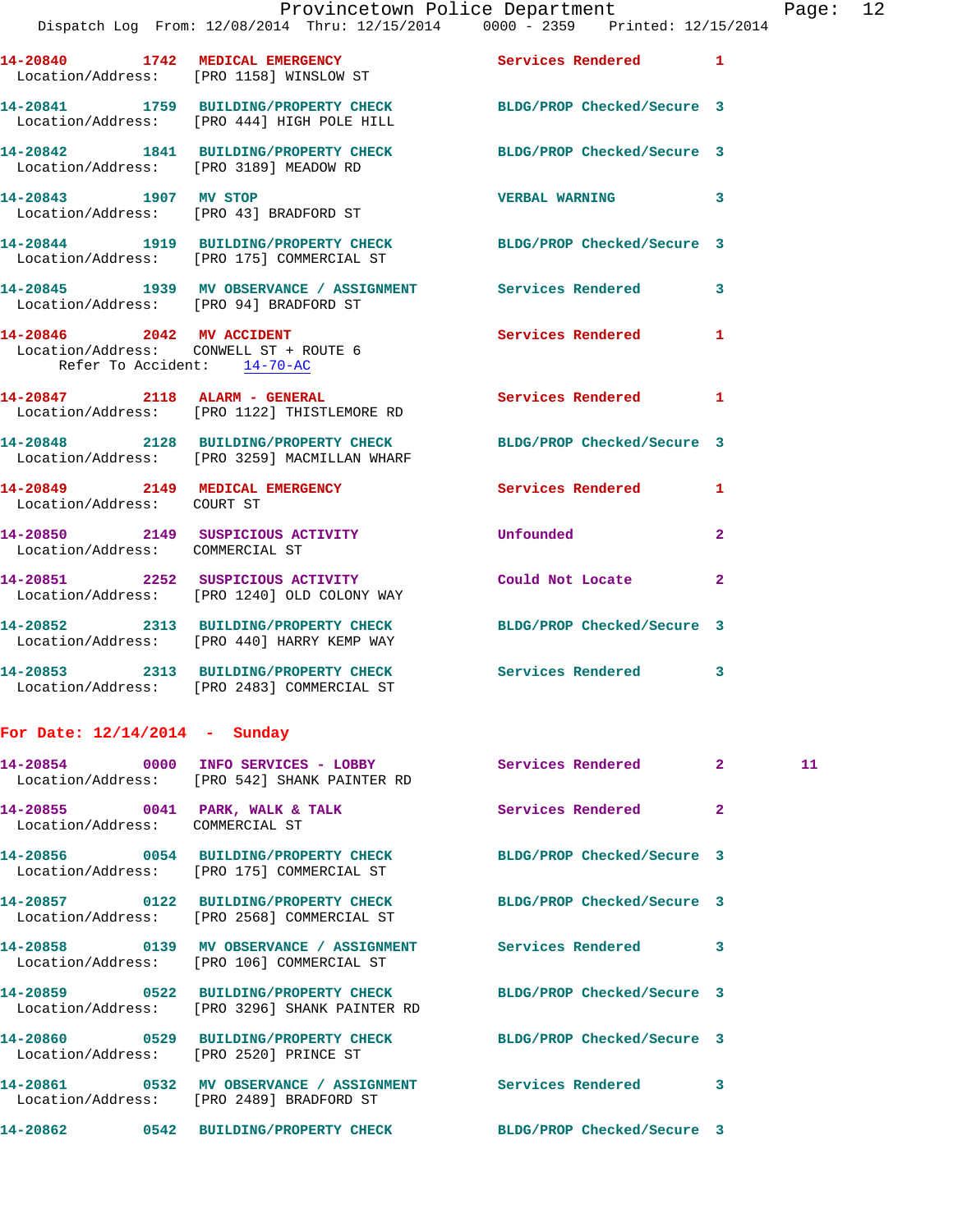|                                                        | Provincetown Police Department<br>Dispatch Log From: 12/08/2014 Thru: 12/15/2014 0000 - 2359 Printed: 12/15/2014 |                            |                |
|--------------------------------------------------------|------------------------------------------------------------------------------------------------------------------|----------------------------|----------------|
|                                                        | Location/Address: [PRO 105] COMMERCIAL ST                                                                        |                            |                |
| 14-20863                                               | 0600 MV OBSERVANCE / ASSIGNMENT Services Rendered<br>Location/Address: [PRO 447] JEROME SMITH RD                 |                            | 3              |
|                                                        | 14-20864 0750 BUILDING/PROPERTY CHECK<br>Location/Address: [PRO 1638] COMMERCIAL ST                              | BLDG/PROP Checked/Secure 3 |                |
|                                                        | 14-20865 0810 BUILDING/PROPERTY CHECK BLDG/PROP Checked/Secure 3<br>Location/Address: [PRO 530] SHANK PAINTER RD |                            |                |
| Location/Address: SHANK PAINTER RD                     | 14-20866 6 0825 MV OBSERVANCE / ASSIGNMENT Services Rendered                                                     |                            | 3              |
| Location/Address: COMMERCIAL ST                        | 14-20868 0946 PARK, WALK & TALK Services Rendered                                                                |                            | $\overline{2}$ |
|                                                        | 14-20869 1010 BUILDING/PROPERTY CHECK<br>Location/Address: [PRO 519] RACE POINT RD                               | BLDG/PROP Checked/Secure 3 |                |
|                                                        | 14-20870 1038 BUILDING/PROPERTY CHECK<br>Location/Address: [PRO 2540] RACE POINT RD                              | <b>Services Rendered</b>   | 3              |
| 14-20871 1119 STUFF A CRUISER<br>Location: HYANNIS     |                                                                                                                  | <b>Services Rendered</b>   | 3              |
| Location/Address: [PRO 1131] TINYS WAY                 | 14-20872 1137 LANDLORD/TENANT                                                                                    | Services Rendered          | $\mathbf{2}$   |
| 14-20874 1218 ASSIST CITIZEN                           | Location/Address: [PRO 542] SHANK PAINTER RD                                                                     | <b>SPOKEN TO</b>           | 3              |
|                                                        | 14-20875 1251 BUILDING/PROPERTY CHECK<br>Location/Address: [PRO 444] HIGH POLE HILL                              | Services Rendered          | 3              |
|                                                        | 14-20876 1353 PARK, WALK & TALK<br>Location/Address: [PRO 488] MAYFLOWER AVE                                     | No Action Required         | $\mathbf{2}$   |
| Location/Address: [PRO 3287] ROUTE 6                   | 14-20877 1404 PARK, WALK & TALK                                                                                  | Services Rendered          | $\mathbf{2}$   |
| 14-20878                                               | 1547 ASSIST AGENCY / MUTUAL AID Services Rendered<br>Location/Address: [PRO 3259] MACMILLAN WHARF                |                            | 3              |
|                                                        | 14-20879 1706 SERVICE CALL/FAULTY SINK Services Rendered<br>Location/Address: [PRO 542] SHANK PAINTER RD         |                            | 3              |
| 14-20880 1814 FOLLOW UP                                | Location/Address: [PRO 2985] RACE POINT RD                                                                       | Services Rendered          | $\mathbf{2}$   |
|                                                        | 14-20881 1858 BUILDING/PROPERTY CHECK<br>Location/Address: [PRO 1778] SHANK PAINTER RD                           | BLDG/PROP Checked/Secure 3 |                |
|                                                        | 14-20882 2018 BUILDING/PROPERTY CHECK<br>Location/Address: [PRO 440] HARRY KEMP WAY                              | BLDG/PROP Checked/Secure 3 |                |
|                                                        | 14-20883 2111 BUILDING/PROPERTY CHECK BLDG/PROP Checked/Secure 3<br>Location/Address: [PRO 3430] COMMERCIAL ST   |                            |                |
| 14-20884 2112 MV STOP                                  | Location/Address: [PRO 3430] COMMERCIAL ST                                                                       | No Action Required         | 3              |
| 14-20885 2118 MV STOP<br>Location/Address: BRADFORD ST |                                                                                                                  | <b>VERBAL WARNING</b>      | 3              |
| 14-20886 2126 MV STOP<br>Location/Address: BRADFORD ST |                                                                                                                  | <b>VERBAL WARNING</b>      | 3              |
|                                                        | 14-20888 2302 INVESTIGATION.<br>Location/Address: [PRO 542] SHANK PAINTER RD                                     | FOLLOW UP                  | 2              |

Page: 13